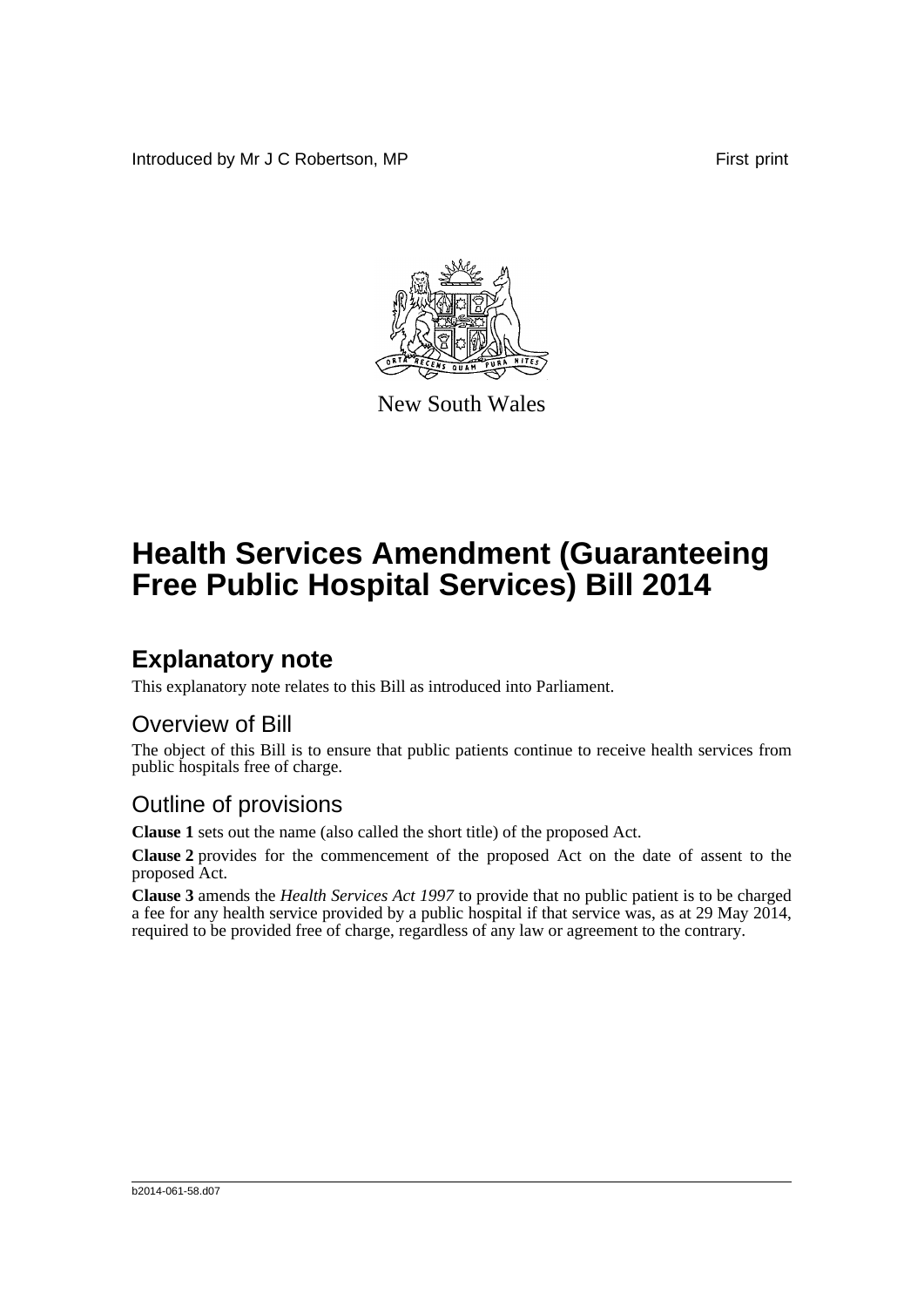Introduced by Mr J C Robertson, MP First print

Page



New South Wales

# **Health Services Amendment (Guaranteeing Free Public Hospital Services) Bill 2014**

### **Contents**

|   |                                              | <b>rage</b> |
|---|----------------------------------------------|-------------|
|   | Name of Act                                  |             |
|   | 2 Commencement                               |             |
| 3 | Amendment of Health Services Act 1997 No 154 |             |
|   |                                              |             |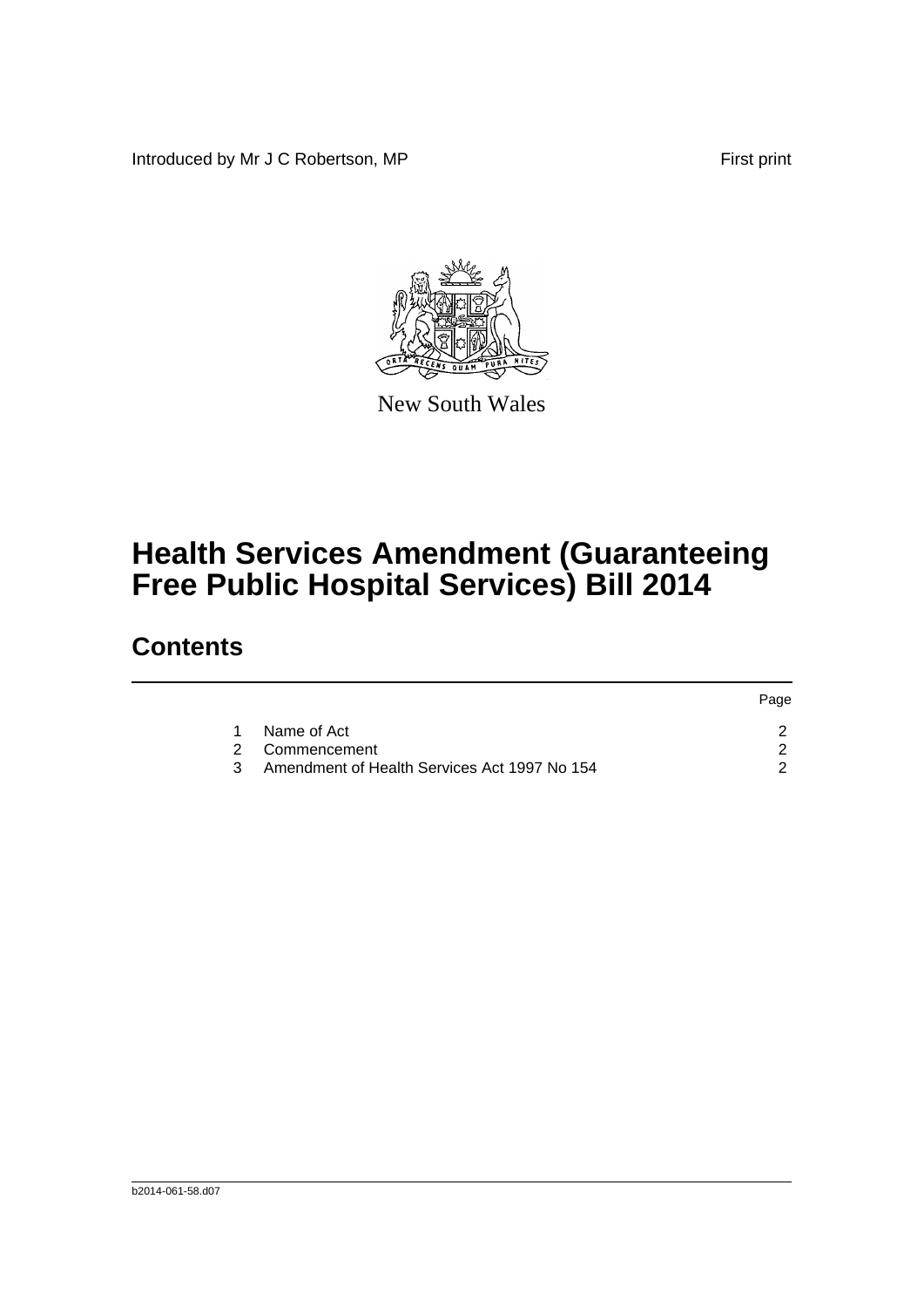

New South Wales

# **Health Services Amendment (Guaranteeing Free Public Hospital Services) Bill 2014**

No , 2014

#### **A Bill for**

An Act to amend the *Health Services Act 1997* to ensure that public patients are not charged for certain health services provided by public hospitals.